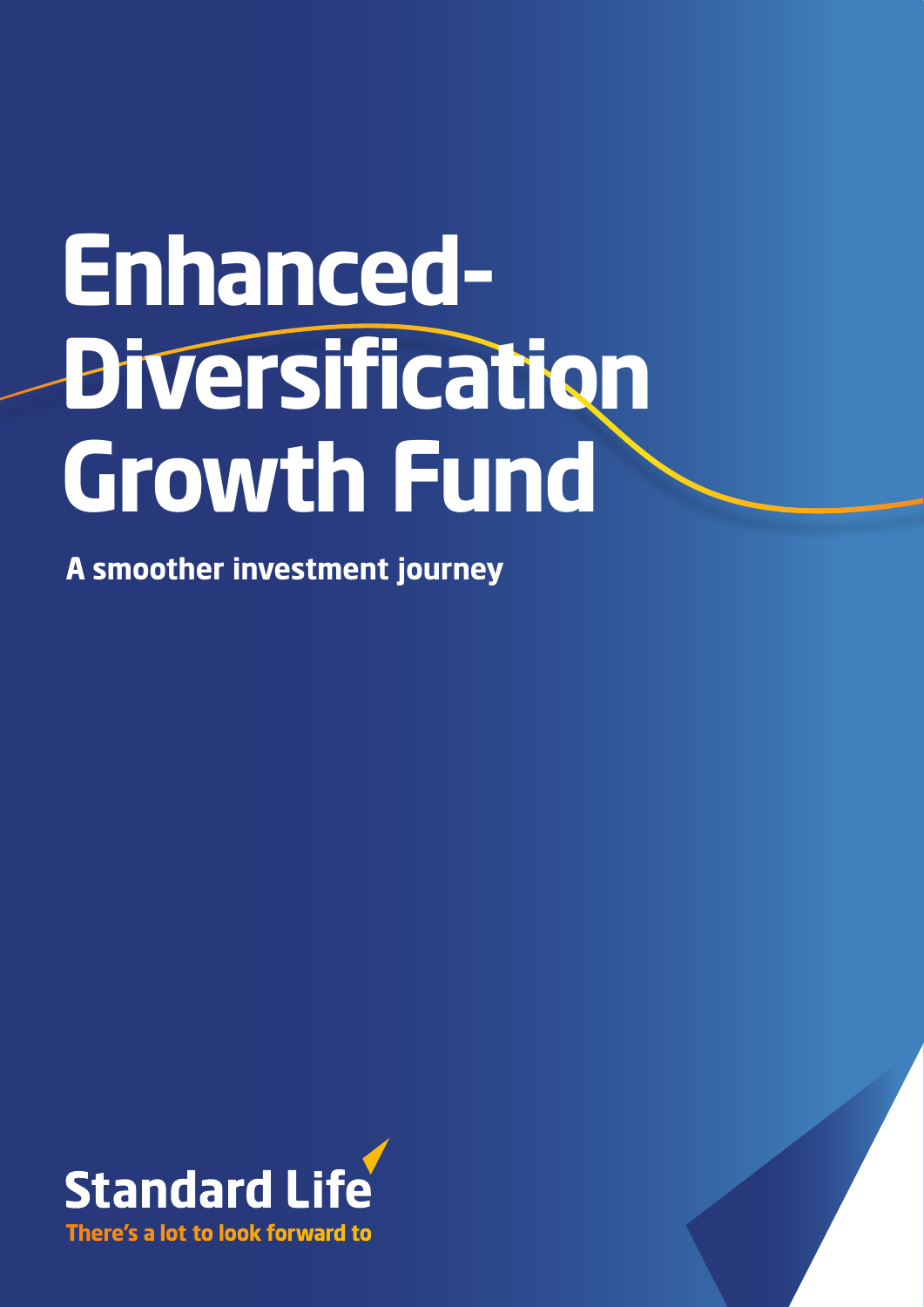# **Contents**

| 03 | <b>Why Standard Life?</b>                                |
|----|----------------------------------------------------------|
| 04 | What is the Enhanced-Diversification Growth Fund (EDGF)? |
| 04 | <b>Key facts</b>                                         |
| 05 | Spotlight - enhanced diversification strategies          |
| 05 | <b>Why consider EDGF?</b>                                |
| 06 | 7 diverse asset classes                                  |
| 07 | How is the fund managed?                                 |
| 08 | Is this fund right for me?                               |
| 09 | Important things to consider                             |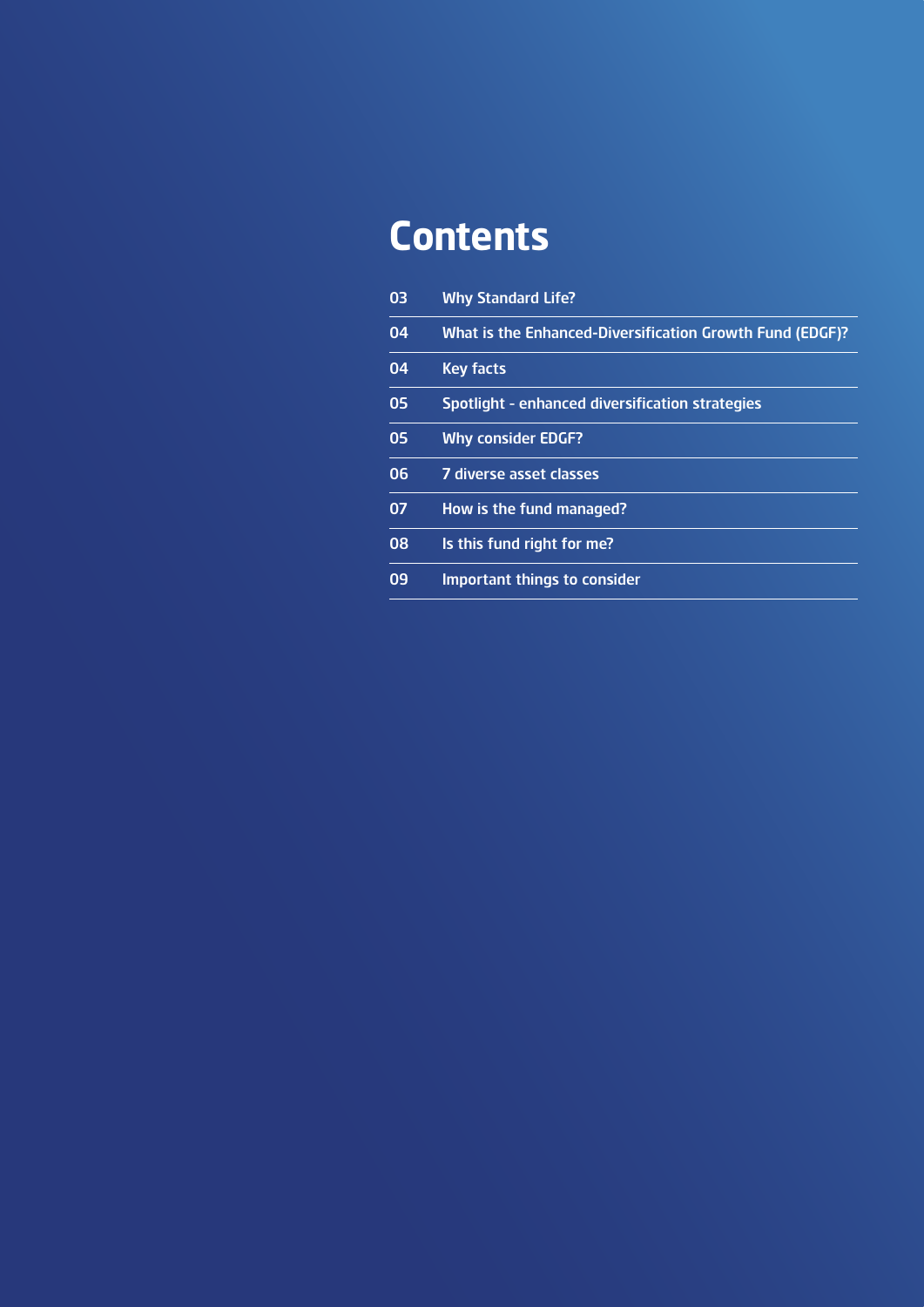# **Why Standard Life?**

#### **There's a lot to look forward to**

Standard Life is a life savings company. That means we provide pensions, retirement solutions, savings, investments and funds for each stage of your life journey.

We've been working in partnership with financial advisers helping people plan and enjoy their futures for more than 180 years in Ireland.

Operating internationally, our team of 400 people in Ireland delivers products and services to support customers and advisers.

#### **It's all about choice**

We work with our strategic partners in Aberdeen Standard Investments, as well as other carefully selected fund managers, to offer you a choice of investment funds to suit your needs. We also give you options that allow you to invest in deposits, exchange traded funds and self-directed property.

### **We're here to help**

Our customer service team is only a phone call away on 01 639 7000

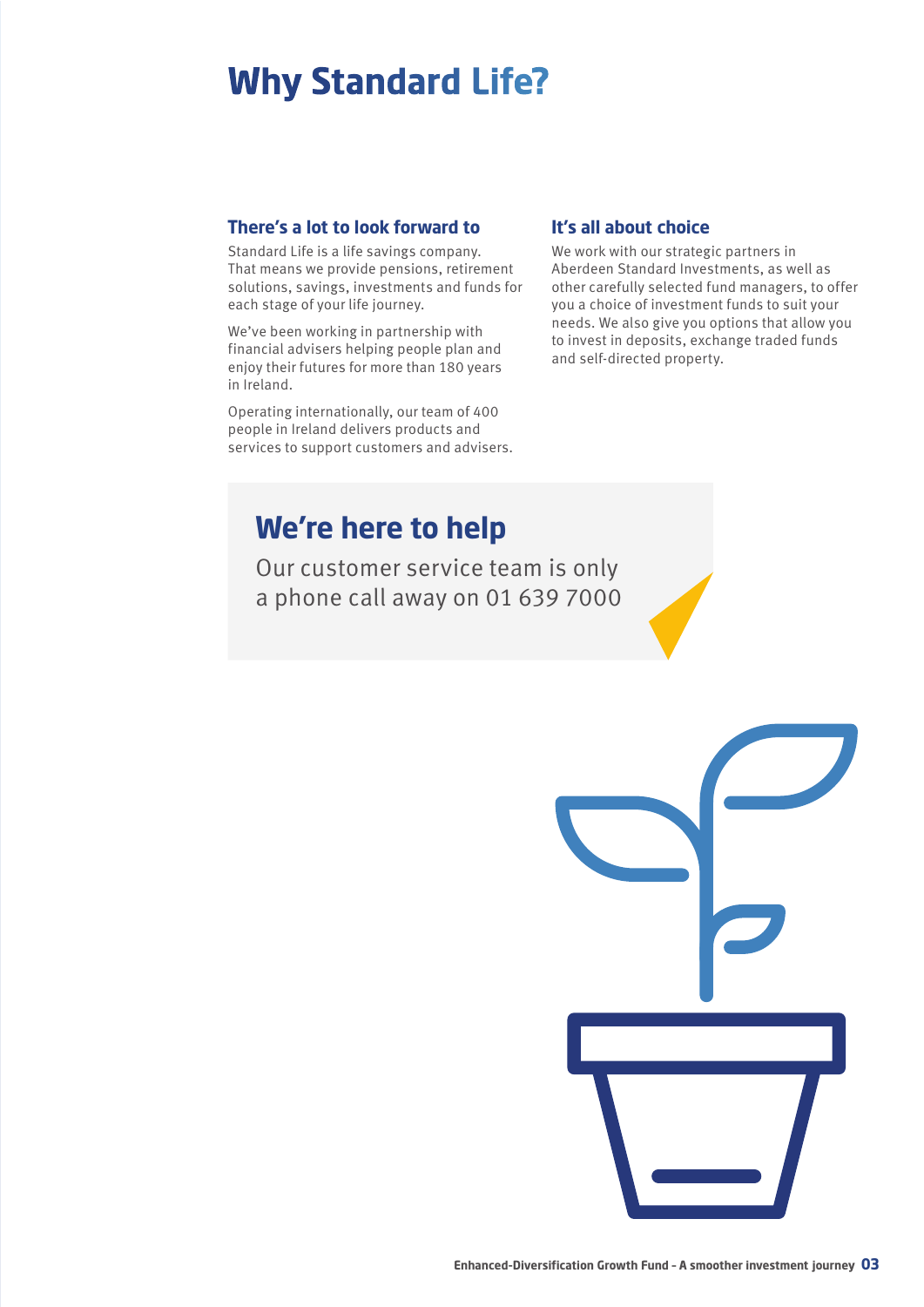# **What is the Enhanced – Diversification Growth Fund (EDGF)?**

Many savers want the potential investment returns generated by higher risk investments but fear their volatility. It's a common problem – savers want their investments to grow but also want to limit the risk that their savings are exposed to. If you're one of these investors, EDGF aims to meet your needs.

EDGF is a multi-asset growth fund managed by Aberdeen Standard Investments. Using their expert knowledge of asset classes and enhanced-diversification investment strategies, the fund seeks to deliver investment returns similar to those of global equities (company shares), over 5-7 years, with only 2/3rds of global equity market volatility.

The underlying investments in EDGF are carefully selected according to the fund's unique strategy.

We know that at different times, the performance of asset classes can vary. For example when the value of company shares fall, we would expect the value of highly-rated government bonds to rise. So wouldn't it make sense to invest a number of different asset classes that may behave differently at different times? That's what EDGF does. It's managed in such a way that if the value of company shares fall significantly, the fund should not fall as much and potentially recovers quicker. The end result being the potential for smoother investment returns over the long term.

Aberdeen Standard Investments is a brand of the investment businesses of Aberdeen Asset Management and Standard Life Investments.

# **Key facts**



Source: Aberdeen Standard Investments, October 2017

**Warning: The value of your investment may go down as well as up.**

**Warning: If you invest in this fund you may lose some or all of the money you invest.**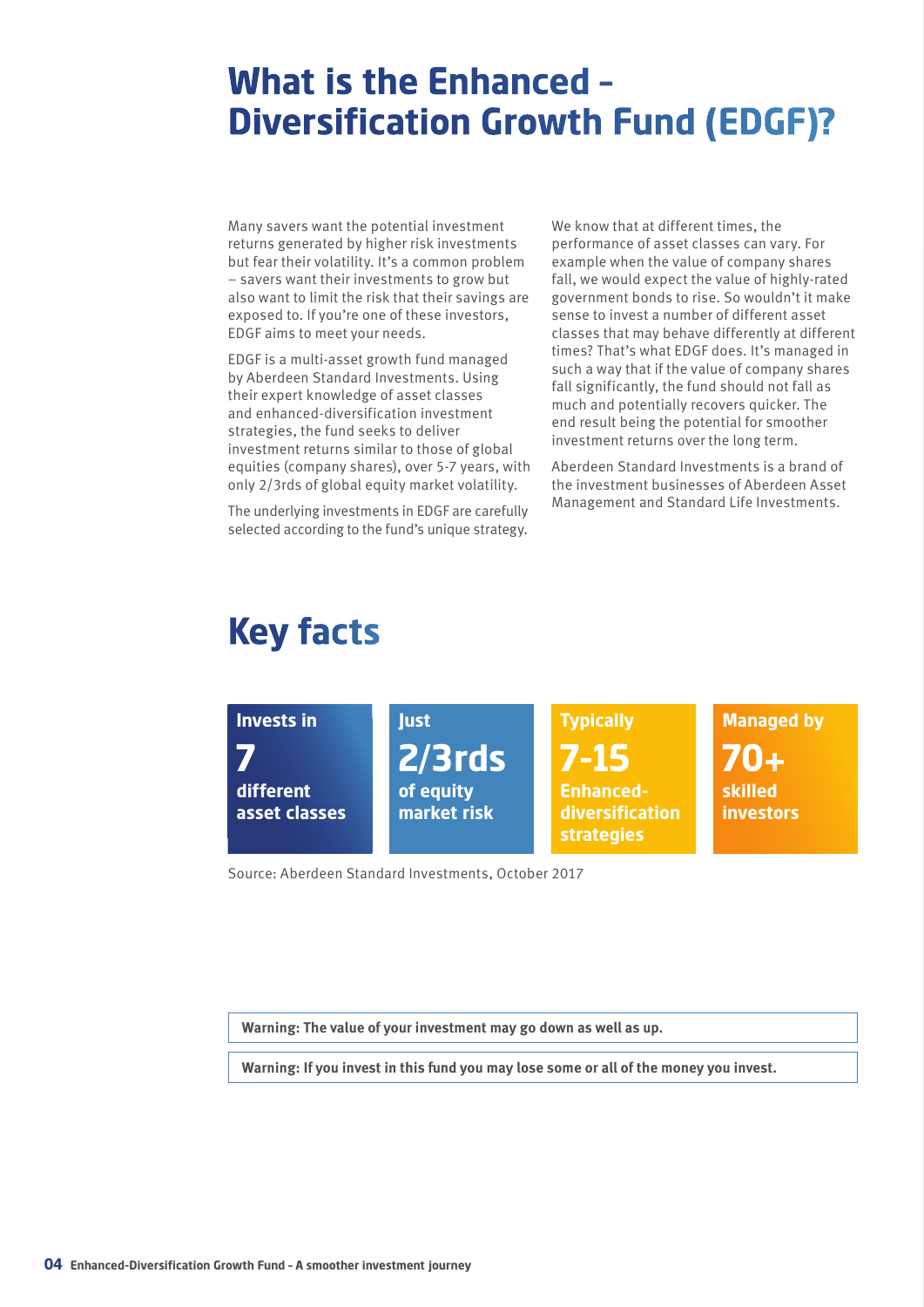# **Spotlight – enhanced-diversification strategies**

Think of these as shock absorbers. Rather than limiting the money-making potential of the fund to equities alone, Aberdeen Standard Investments incorporate enhanced-diversification strategies. These focus on a wider range of asset classes, such as interest rates, currencies and relative value equities, and aim to generate investment returns without increasing risk. They aim to exploit market inefficiencies and provide investors with the dual benefit of improved diversification and equity-like returns.

So investors can expect the diversifying positions to generate returns at different times than the equity part of the fund. They aim to absorb the shock of any falls in equity markets while targeting positive performance over time.

# **Why consider EDGF?**

#### **Enhanced diversification**

**EDGF can invest in traditional asset classes such as equities, bonds and property. But it also uses carefully selected advanced investment strategies in areas such as currencies and interest rates.** 

**Combining traditional asset classes with enhanced-diversification strategies helps to increase your chances of making money while at the same time reducing the overall level of volatility in the fund.**

#### **Provides a cushion**

**The enhanced-diversification strategies within the fund can help to cushion your investment when markets are unsteady.**

#### **Designed for various market conditions**

**The fund is designed to participate in rising markets while potentially dampening losses when equity markets are falling.**

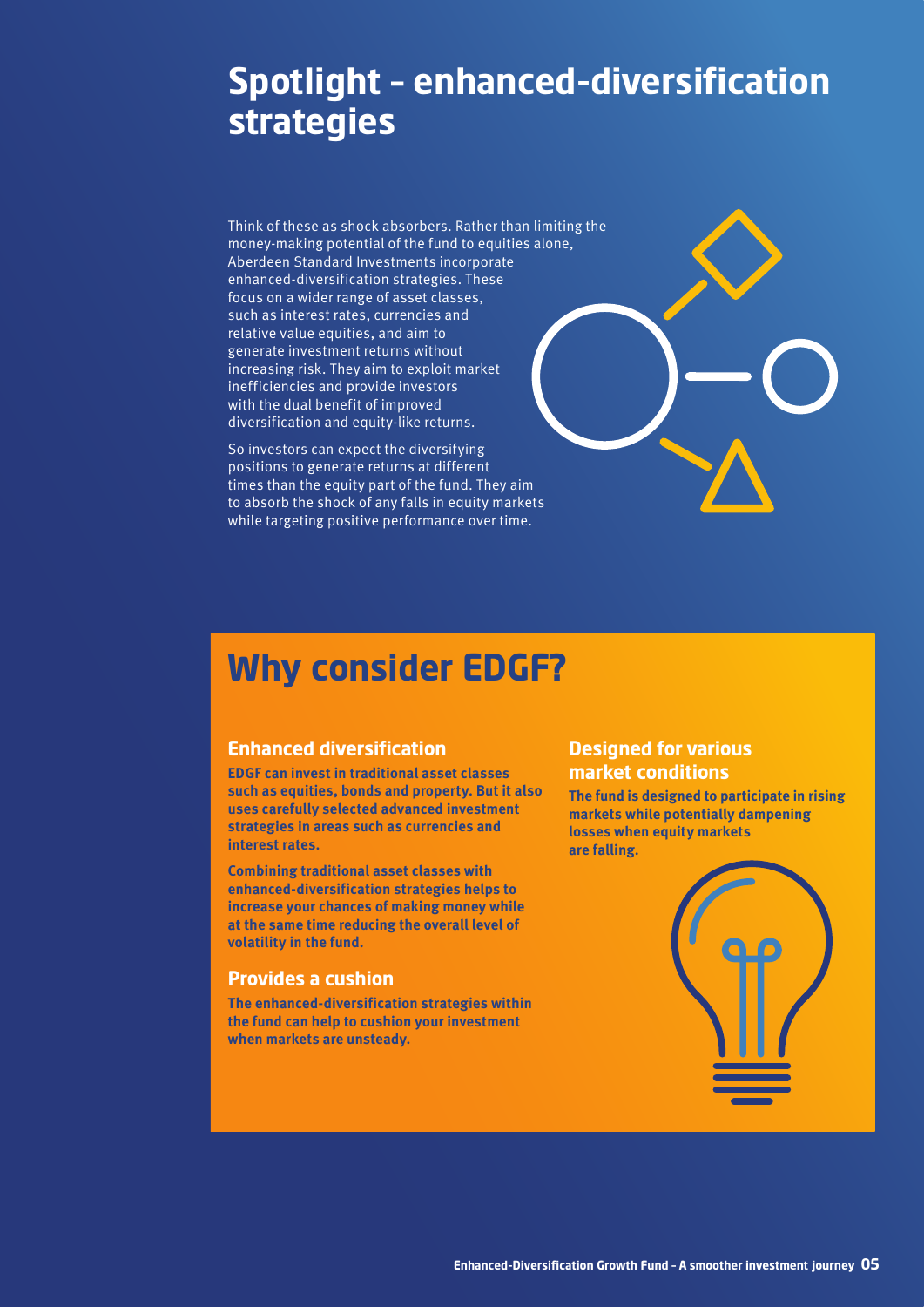

#### **Traditional asset classes:**



#### **Equities**

Equities are company shares that offer the potential for long-term investment growth. EDGF invests in companies from developed markets, such as the US and Europe, as well as emerging markets such as China.



#### **Bonds**

Bonds, sometimes called fixed income, are a form of borrowing by companies and governments. If a company or government issues a bond, they receive a loan with the intention of repaying it in full, with interest, over a specified period of time. The fund can invest in developed and emerging market bonds.



#### **Property**

The fund can invest in both direct property (bricks and mortar) and in listed property companies.

#### **Diversifying assets:**



#### **Currencies**

The fund has the potential to profit from movements in global currencies.



#### **Interest rates**

Interest rate strategies aim to generate investments returns by exploiting movements, either up or down, in interest rates between countries.



#### **Inflation**

The fund's inflation strategies aim to profit by exploiting differences, either up or down, between the inflation rates of different countries.



#### **Relative value strategies**

Relative value strategies aim to profit from the differences in price between related financial instruments, such as equities and bonds. These strategies aim to make money whether markets are falling or rising.

**Warning: This investment may be affected by changes in currency exchange rates.**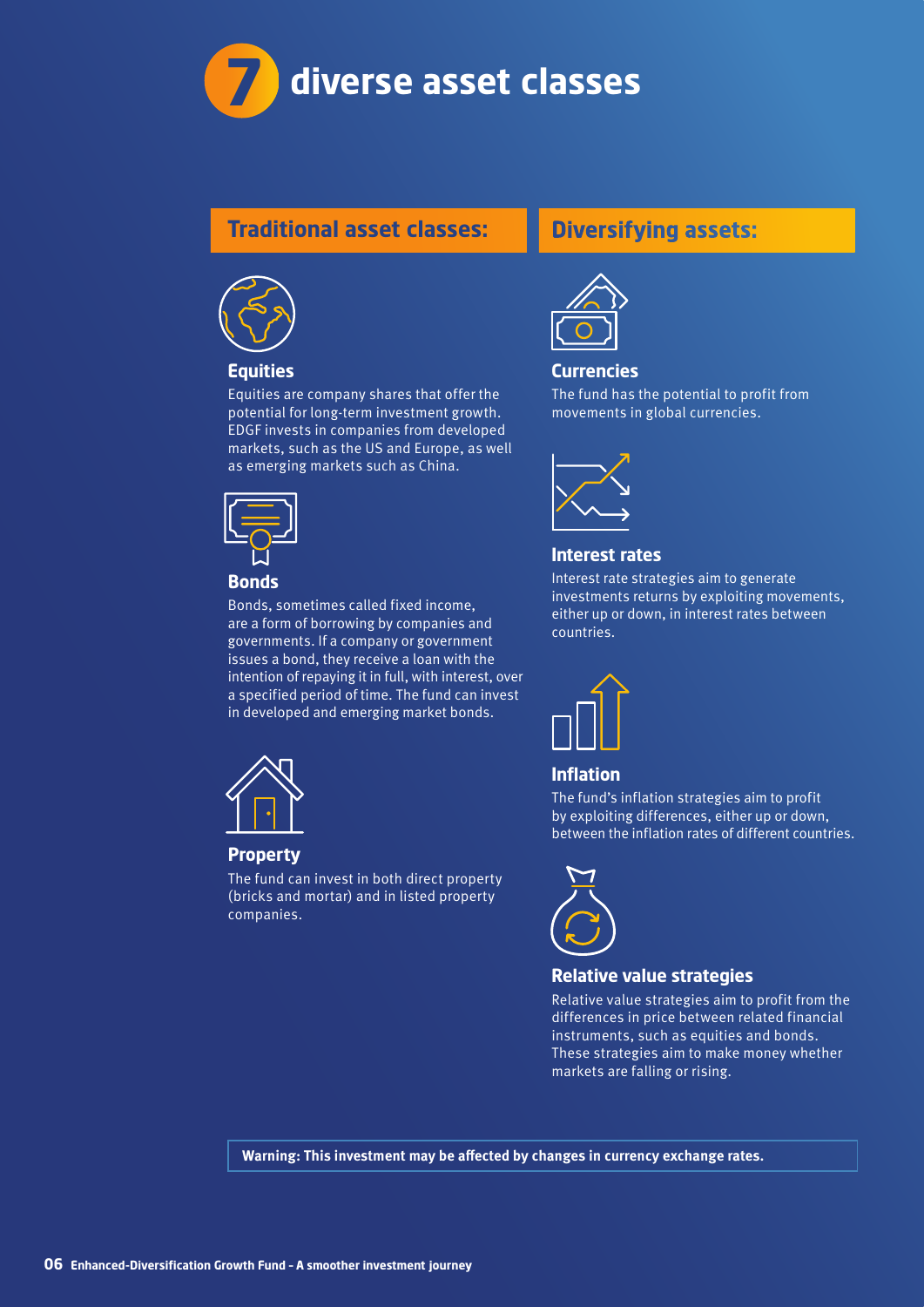# **How is the fund managed?**

Aberdeen Standard Investments only choose strategies for the fund that they believe can:

- deliver a positive return over a reasonable time frame
- reduce the overall level of risk in the fund
- be easily bought and sold

Aberdeen Standard Investments continuously monitor and test all of the strategies within the fund to ensure that they still meet their rules for selection.

Risk control is vital to the way the EDGF is managed. Aberdeen Standard Investments' dedicated risk specialists ensure that the fund managers of EDGF thoroughly understand the risk implications of each strategy. This helps to ensure that the fund managers choose investments for EDGF that they believe can deliver equity-like returns over a market cycle while reducing the overall level of risk in the fund.

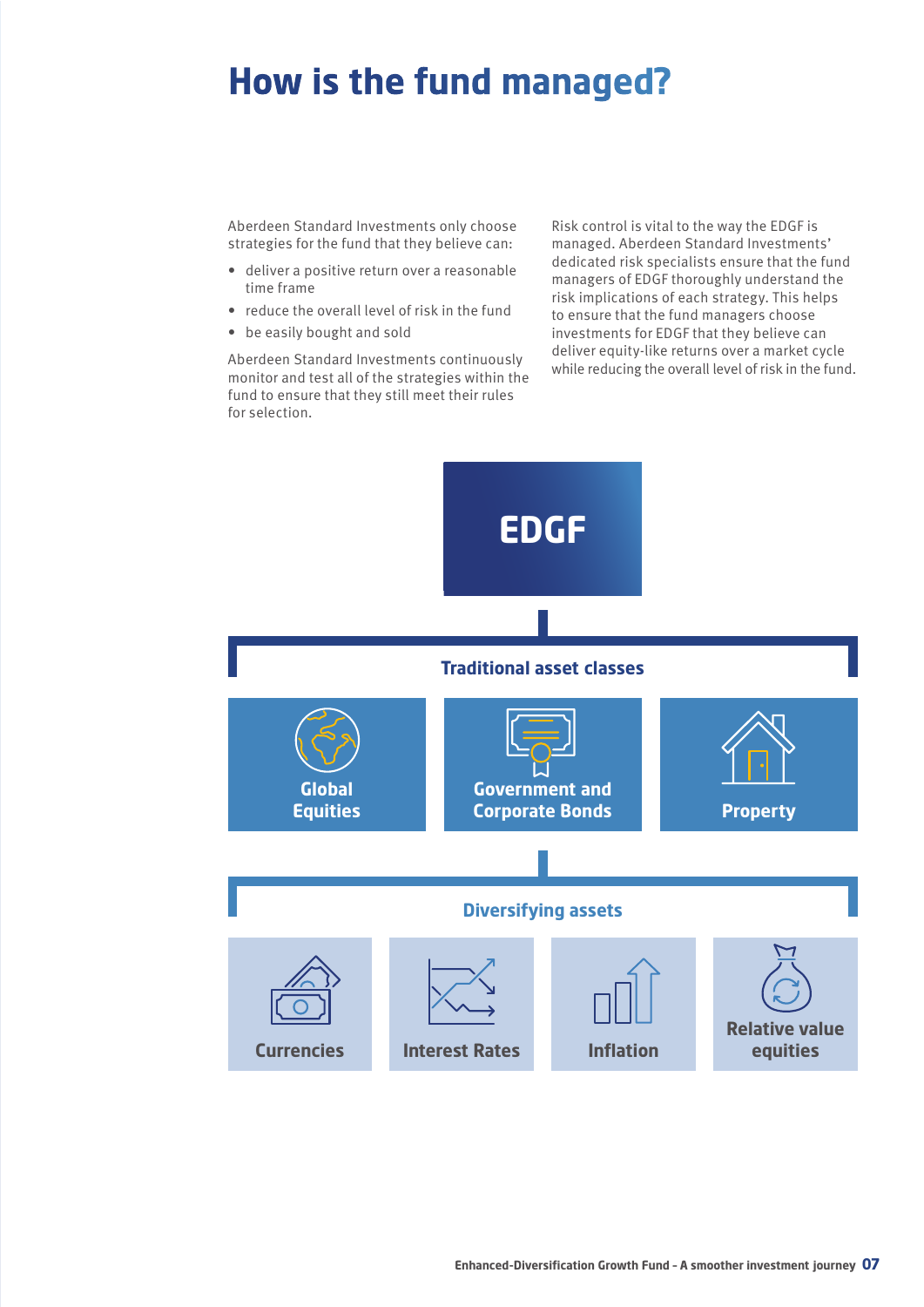# **Is this fund right for me?**

We want to make sure that you only invest in funds that are right for you.

So how will you know if the Enhanced-Diversification Growth Fund is the right choice for your life savings? Take a look at the statements below. If they relate to you then this could be the right fund for you. Your financial adviser should help you to make this decision.

- I'm comfortable with a medium level of risk
- I'm seeking to grow my money over the long-term
- I want the potential for equity-like returns over 5-7 years but with 2/3rds the volatility of global equity markets
- I'm prepared to take risk with my capital

#### This fund may not be suitable if you:

- Are a low risk investor
- Do not want to take any risk with your capital
- Do not want to invest in a fund that uses advanced complex investment strategies
- Have an investment horizon of less than 5-7 years

# **Don't forget**

**At certain times, and when you cash in your policy, there's likely to be tax payable, depending on the policy type you invested in and your personal circumstances.**

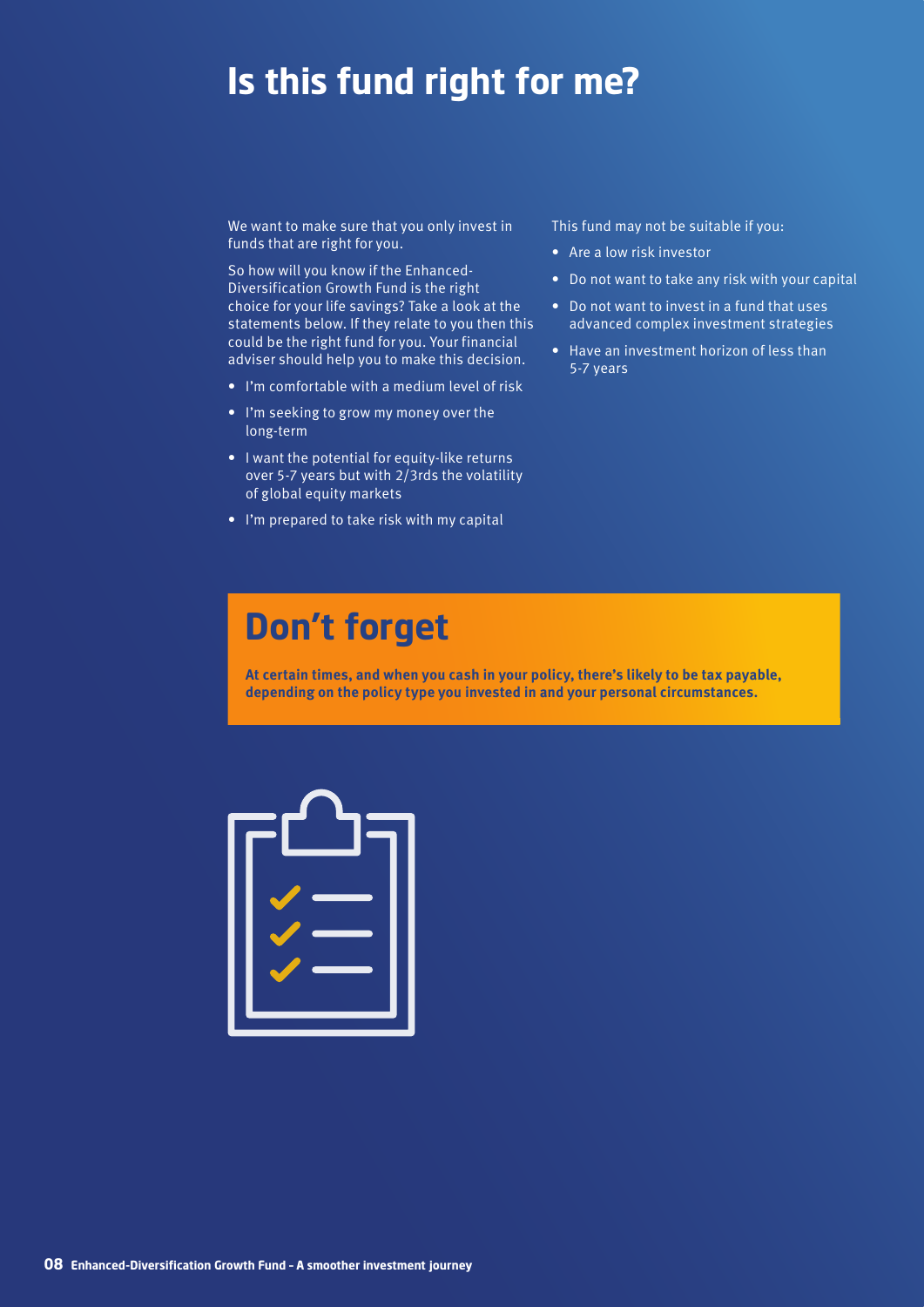# **Important things to consider**

The Enhanced-Diversification Growth Fund is not guaranteed, not a capital protected product and not a substitute for cash or deposits.

The fund can invest in a wide variety of investment strategies and assets. Below we document the specific or heightened risks applicable to this fund rather than an exhaustive list.

#### **Extensive use of derivatives**

In order to achieve its objectives the fund utilises a combination of traditional investments (such as equities, bonds and property) and advanced techniques where it can use derivatives extensively. Derivatives are financial instruments which derive their value from an underlying asset, such as a share or bond, and are used routinely in global financial markets. Used carefully, derivatives offer an effective and cost-efficient way of investing in markets. However, derivatives can lead to increased volatility of returns in a fund, thus requiring a robust and extensive risk management process.

While the fund will not borrow cash for investment purposes, the total value of exposures to markets will routinely exceed the fund's net asset value. Derivatives may be Exchange Traded or Over the Counter (OTC).

#### **Counterparty risk**

The Investment Manager may use one or more separate counterparties to undertake derivative transactions on behalf of the fund. From time to time the fund may be required to pledge collateral, and when this is required it will be paid from within the assets of the fund.

When a derivatives contract moves in favour of the fund there is a risk that the counterparty may wholly or partially fail to honour their contractual obligations under the arrangement. The Investment Manager assesses the creditworthiness of counterparties as part of the risk management process and will ordinarily hold collateral to mitigate this.

#### **Use of 'short' and 'long' positions**

The fund, by employing certain derivative techniques, will establish both 'long' and 'short' positions in individual stocks and markets. Investing on a 'long' basis means that the value of the derivative will rise or fall in the same direction as the underlying market value of the asset from which it is derived.

If investments are made on a 'short' basis the value of the derivative will rise and fall in the opposite direction to the underlying market value of the asset from which it is derived.

#### **Active fund management**

The majority of risks within traditional funds are driven by the type of investments held (equities, fixed interest or property, etc.). The risks that fund management decisions add are generally of a smaller magnitude than those of the asset types themselves.

However, EDGF doesn't have a structure where all of the returns are generated from traditional asset types. Rather, it derives some of its returns from very specific strategies. As a result of this the risks of the fund can be driven by these fund management decisions, and less by the characteristics of the underlying traditional asset types than for traditional funds.

#### **Correlation**

The fund will invest in a diverse set of investment strategies, which in the opinion of the Investment Manager have attractive risk reward characteristics.

While EDGF invests in a broad range of different strategies if they start to exhibit closer correlation, for example, move in the same direction as one another, the fund may be subject to a higher level of risk and volatility than anticipated.

#### **Equities**

The fund invests in equities and equity related securities. These are sensitive to variations in the stock market which can be volatile and change substantially in short periods of time.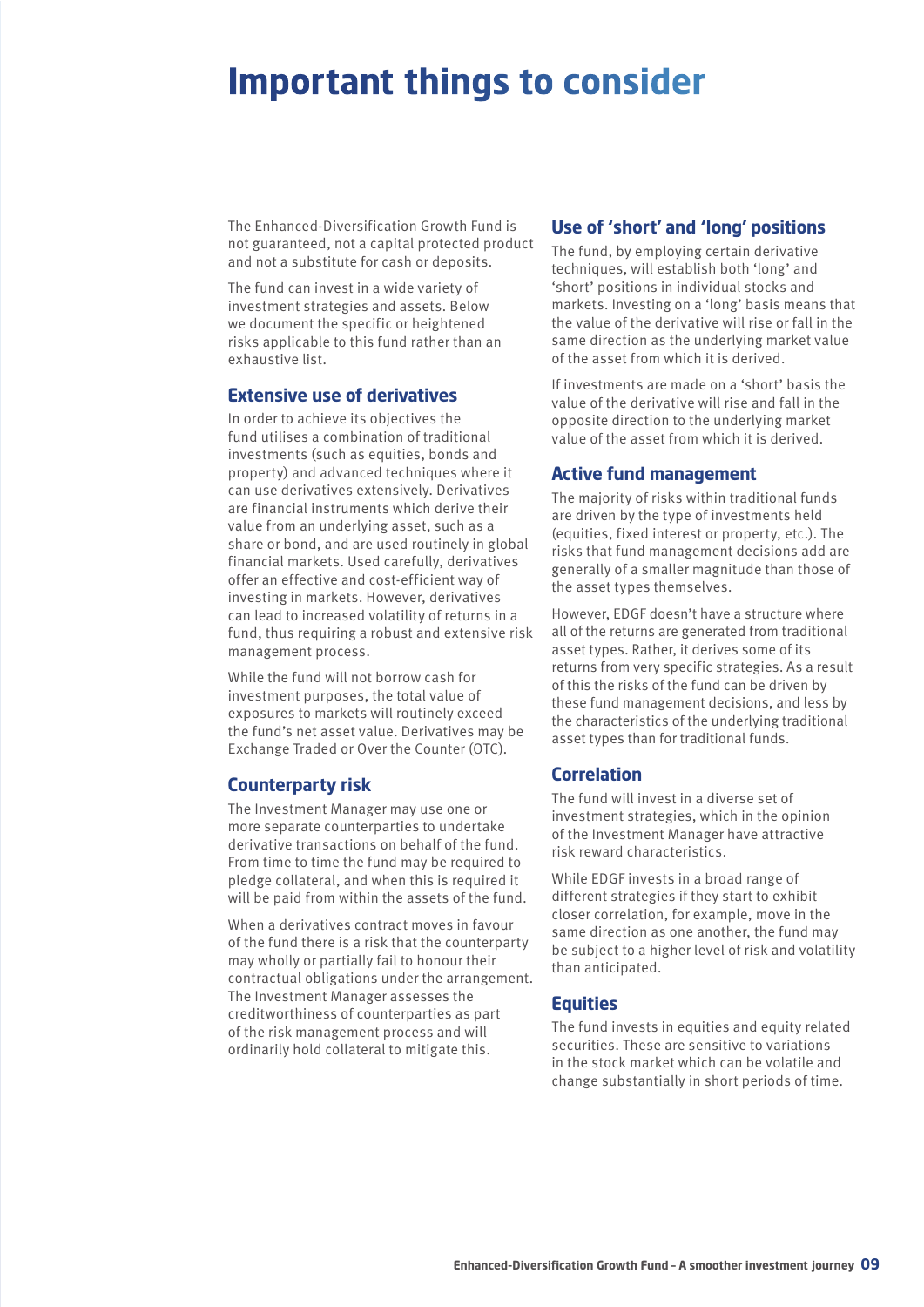#### **Fund pricing, switching, transferring or cashing in**

You may be one of many investors in a fund. Sometimes, in exceptional circumstances:

- we may change the pricing basis of a fund to reflect cashflows in and out. If it's a property based fund, due to the high transaction charges associated with the assets, this can result in a significant movement of the fund price
- we may also wait before we carry out your request to switch your funds, transfer or cash in your policy. This delay could be for up to a month. But for some funds, the delay could be longer, for example, if it's a property based fund, it may be up to 12 months because property and land can take longer to sell.

If we have to delay switching, transferring or cashing in, we'll use the fund prices on the day the transaction takes place – these prices could be very different from the prices on the day you made the request

These are processes which aim to maintain fairness between those remaining invested and those leaving a fund.

**A decision to invest should not be based solely on the information within this document. Please talk to your financial adviser for more information, or if you need an explanation of the terms used.**